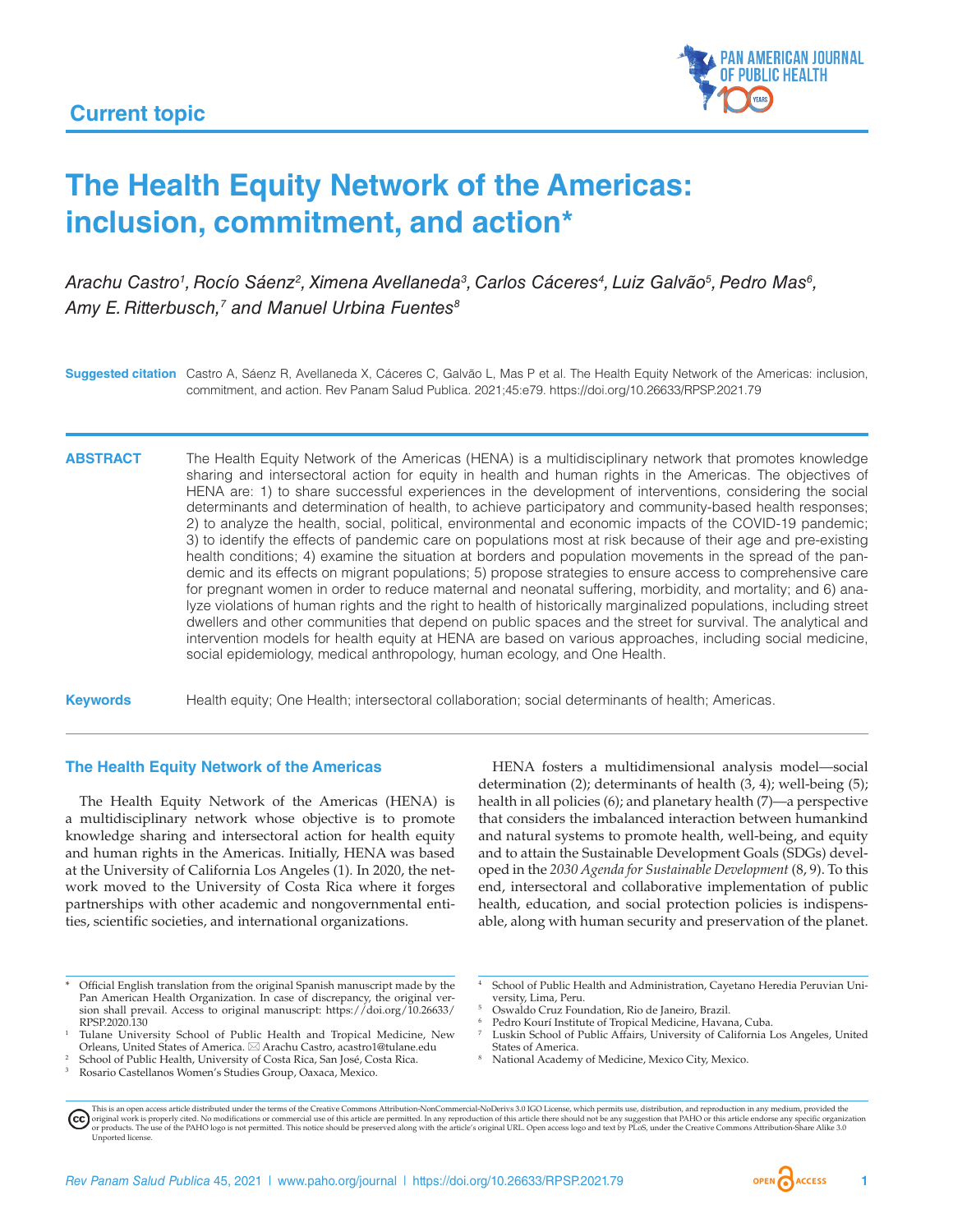

#### **FIGURE 1. Conceptual framework of the impact of the social determinants of health on health equity**

*Source:* Just Societies: Health Equity and Dignified Lives. PAHO, 2019 (3).

This requires an integrated approach to economic, social, and environmental dimensions, which constitute the social determinants of health (Figure 1).

HENA's theoretical framework includes the concept of health equity whereby all people have the opportunity to reach their maximum potential and, faced with the same need, have equal access to quality health care (10), as well as the concept of health inequity or differences in health that are "systematic, avoidable, and unjust" (11). HENA's analytical and intervention models for health equity incorporate several approaches, such as social medicine, social epidemiology, medical anthropology, human ecology (12, 13), and the One Health initiative*,* which highlights existing synergies by promoting greater cooperation among human, animal, and environmental health (14).

Building equity into national and international public goods in health—such as health systems, public health research institutions, and intangibles such as health promotion and disease prevention, control, and elimination—provides effective means for the pursuit of health equity. All this represents peoples' will and struggles, and in many cases stems from solidarity among people and nations.

#### **HENA's short and medium term objectives**

**Share successful intervention experiences, considering social determination and determinants, to achieve engaged community responses for health.** In the Americas, health analyses show persistent symptoms of inequity in relation to gender, sexual identity, age, ethnicity, skin color, and socioeconomic status––characteristics that are associated with inequality and social injustice and non-fulfillment of human rights (15-21). Many of the biggest public health problems are concentrated in the poorest and most neglected areas of large cities (22) and in indigenous and Afro-descendant communities (23).

HENA studies health systems with a focus on primary health care (PHC) and community services that provide public health actions, such as in Costa Rica and Cuba (Table 1). Both countries have based their response to the COVID-19 pandemic on PHC, which has been marshaled to continue functioning normally, because contact tracing is done at the community level with active community participation. Both cases show that the most effective pandemic responses come from PHC models embedded in the community and not in hospitals.

In Costa Rica, information on every person, family, and community stored in electronic health records has been used for risk assessment of chronic patients, home delivery of medications, teleconsultation, and electronic monitoring. In addition, a policy was enacted to contact low-risk pregnant women by telephone to confirm that they have received the care they need. If a woman is found to have moderate risk, she should go to a primary health clinic, and if she is at high risk, to a hospital. For COVID-19 care, regional hospitals have been strengthened with personal protective equipment and COVID-19 tests. Everyone who arrives at a hospital has their temperature taken and symptoms assessed; if COVID-19 is suspected, they are directed to an emergency area to separate them from the rest of the people who come in. An area in the National Rehabilitation Center, which has respiratory therapy, was designated for COVID-19 care.

Cuba relies on the strength of its family medicine model and comprehensive PHC services network. From the onset of the pandemic, using a community epidemiological surveillance system, it began case-finding of symptomatic and asymptomatic people, and carried out surveillance of international travelers. This enabled around 50% of confirmed cases to be found at an asymptomatic stage (24). Contacts of positive cases were advised to remain in quarantine for 14 days at designated hospitals or at home, with restricted movement, monitoring by first-level PHC centers, and PCR testing on the third or fourth day. People with symptoms were referred to hospitals with a higher level of care. At no time did emergency services or intensive care units collapse. Governmental authorities implemented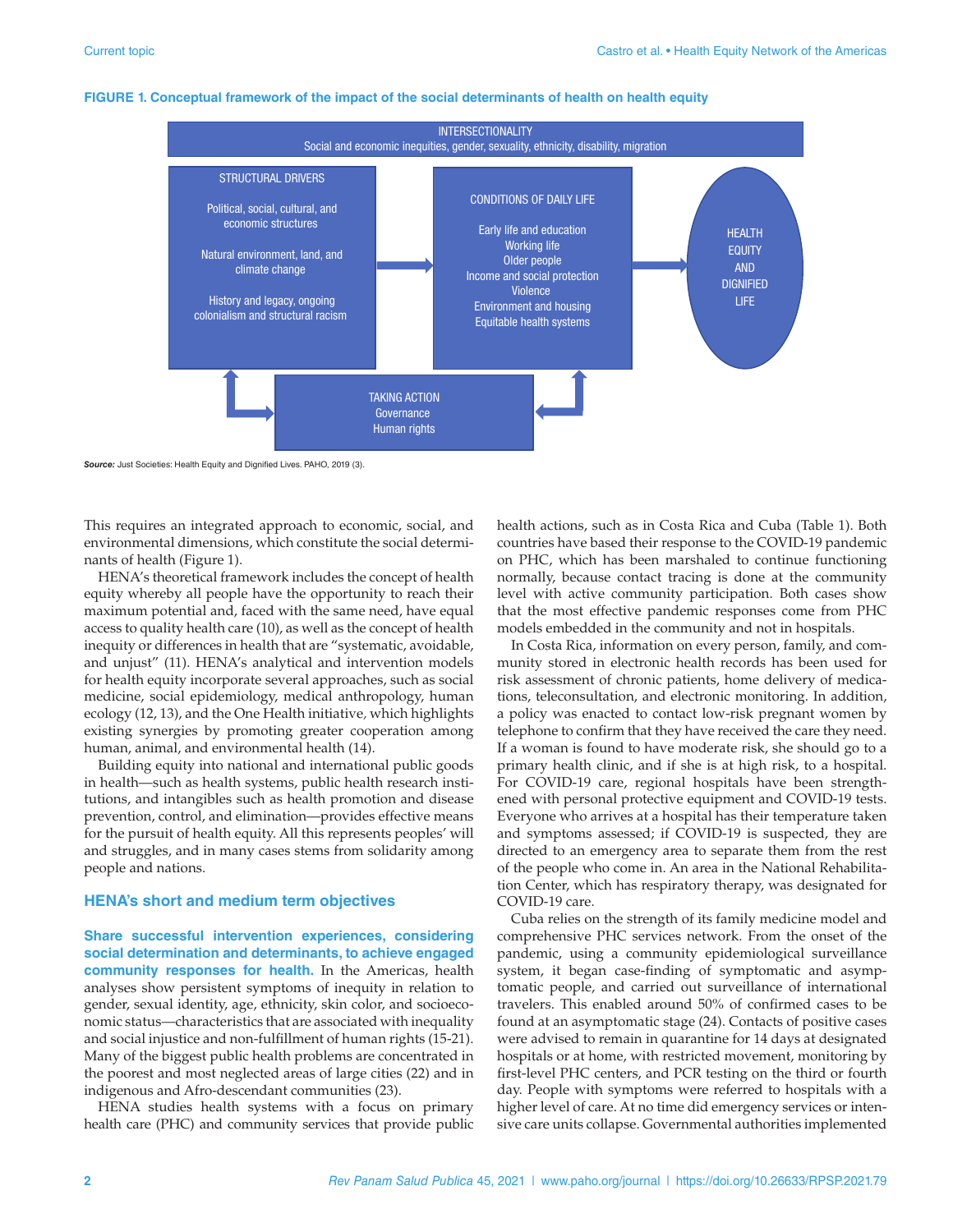#### **TABLE 1. Cases identified by the Health Equity Network of the Americas that contribute to health equity or that require action**

#### **Share successful intervention experiences, considering social determination and determinants, to achieve engaged community responses for health**

Cuba and Costa Rica have been identified as countries in which the public health system is characterized as highly coordinated, based on equitable PHC, with considerable response capacity, and linked to the hospital network (29, 30).

#### **Analyze the health, social, political, environmental, and economic impacts of the COVID-19 pandemic**

Since the epidemic could continue, reactivate, or give rise to new outbreaks, HENA's efforts are aimed at achieving, at community, national, and regional levels, a deeper understanding with a focus on those who have less access to health and well-being, and on aspects where the lockdown has proven to be unfeasible, unattainable, or clearly harmful to the most vulnerable sectors. The Network tries to identify what changes would have to be introduced—e.g., in food management (31) or in attention to other health problems (32)—in the face of a hypothetical resurgence, to be able to apply measures that do not increase inequity but rather compensate for it and effectively diminish the risk of illness and death. It also seeks to identify civil society responses that have filled gaps or offered important support or constructive criticism of governmental actions not taken.

#### **Identify the effects of COVID-19 care on populations at high risk due to age or preexisting conditions**

In Costa Rica, HENA has a strategy to ensure access to medicines for chronic diseases. The Costa Rican Social Security Fund signed a public-private cooperation agreement to use vehicles from rental agencies, the post office, and municipalities with available vehicles, and to provide gasoline and drivers, to distribute medicines to homes and keep people from having to travel. This delivery system includes medicines for chronic diseases, such as antihypertensives, insulin, and antiretrovirals, as well as contraceptives, though it excludes high-risk medicines. The program has been highly rated by the public.

#### **Examine the role of borders and population movements on the spread of the pandemic and their effects on migrant populations**

HENA proposes monitoring the situation in the Amazon region, where difficult and unjust living conditions are inflicted on indigenous nations whose territories have been invaded and whose people are being decimated by diseases such as COVID-19, to which they are particularly vulnerable (33, 34).

#### **Propose strategies to ensure access to comprehensive care for pregnant women, in order to reduce maternal and newborn suffering, morbidity, and mortality**

HENA has identified the Monsignor Sanabria Hospital in Puntarenas (Costa Rica) as a case illustrating a transformation, initiated in 2015, from a biologistic model of care that did not satisfy users toward a woman-centered model of care with a gender perspective and rights approach.

#### **Analyze violations of human rights and the right to health of historically marginalized populations, including street dwellers and other communities that depend on public spaces and the street for survival**

HENA proposes three lines of action for working at street and health-policy levels: 1) Coordinate a regional community board that brings together community voices from different countries in the Americas, including Colombia, Brazil, Argentina, Uruguay, and Mexico, where there are grassroots movements defending the rights of street dwellers, sex workers, and drug users. This board will meet three times a year to coordinate regional actions against state violence and exclusion from the health system that this population experiences. 2) Coordinate a regional system for community reporting negligence in the health system, operating in a live streaming format on HENA's website (with regional community board contact people to speak out about reports). 3) Coordinate a response system that mobilizes public policy and health policy actors to catalyze immediate responses to cases. This system of community reporting and regional network action by HENA is the manifestation of participatory action research that informs our actions.

another group of interventions to accomplish physical distancing by the population in the different stages of the epidemic, focusing more on communities with local outbreaks or a higher number of cases, as well as public information campaigns, all recognized as effective interventions for control of transmission (25).

Other countries of the Region have also implemented successful strategies. In Brazil, for example, the Oswaldo Cruz Foundation (FIOCRUZ) has sponsored projects for the protection of populations most vulnerable to the pandemic (26). This initiative launched a large number of actions that, with modest funding and the commitment of a large number of people and organizations, achieved innovative promotion of health protection, food security, education, social protection, culture, and public health care. FIOCRUZ also develops and produces diagnostic kits and medicines, provides clinical services to people with COVID-19, trains health workers on a large scale, and is moving forward with preparations for development, production, and distribution of a vaccine in Latin America and the Caribbean.

HENA is also urgently seeking and promoting viable medium- and long-term ways to achieve greater equity by identifying agents of transformation that can promote changes through social policies and programs and practices focused on promoting health equity. This sense of urgency has been bolstered by the COVID-19 pandemic, which threatens to reverse achievements toward meeting the 2030 Agenda targets (27, 28).

**Analyze the health, social, political, environmental, and economic impacts of the COVID-19 pandemic***.* Due to the COVID-19 crisis, the Americas is facing an unprecedented situation. In almost the entire Region, outpatient services (except for emergencies) were suspended for health problems unrelated to COVID-19 and people were confined to their homes, allowed only brief trips to stock up on food, and required to observe mandatory physical distancing, use of masks, and other measures. Considering the potential negative impact of these restrictions on the national and household economy, some countries offered economic support packages, attempting to prioritize neglected population groups (27, 35, 36).

In Peru, HENA recognized that the experience with the epidemic and lockdown has differed widely within the country and is always more difficult for people dependent on the informal subsistence economy (e.g., micromarketing, vehicle cleaning/ care, or housecleaning), while the majority of those who have formal employment kept their jobs and income. The most vulnerable frequently lacked bank accounts, delaying transfer of their support subsidies by more than 45 days. They also lacked pensions or 'Compensation for Length of Service' (which functions as unemployment compensation), funds that in both cases were partially released. Consequently, they went hungry, ventured out in search of income to feed their families, and often got infected, some becoming critically ill or dying. Although in their overcrowded homes it was not easy to prevent family members from becoming infected, the media often blamed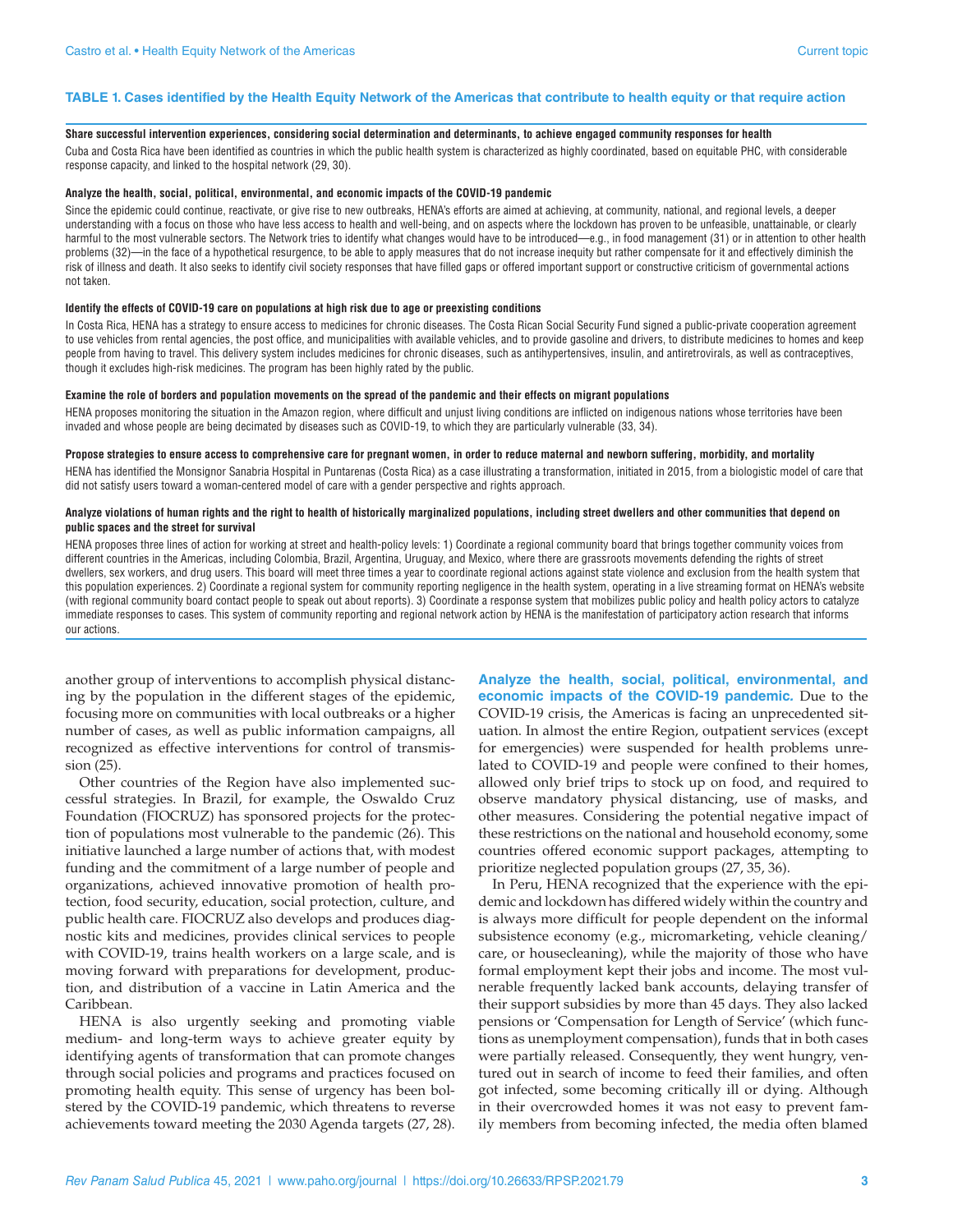them for their 'irresponsibility' by not 'staying home' (37, 38). Very early in the epidemic in Peru, a small group of professionals in public health and the social aspects of health connected on WhatsApp and promptly established contact with the Ministry of Health, organizing weekly virtual meetings to discuss various aspects of the crisis, developing technical briefs for the government, and issuing statements of constructive criticism. Now known as the Citizen Platform for Health Policy-making and Human Rights, it is putting together a long-term vision centered on comprehensive health system reform (39).

In Mexico, HENA collaborates with the Rosario Castellanos Women's Studies Group (GESMujer) in the area of prevention and treatment of violence against women. From the beginning of the isolation period to May 2020, gender-based violence rose 26% in Oaxaca (40) and the problem has exacerbated the economic situation, since most women have subsistence jobs. On the first day of the quarantine, GESMujer set up a telephone hotline for women, staffed by psychologists and legal advisors, which has handled numerous cases of sexual violence due to the difficulties in seeking medical care given the risk of contagion (40). It has also maintained contact with government agencies that provide other services to victims of violence. Recognizing that the pandemic's effects will have implications for violence and sexual and reproductive health beyond the end of the lockdown, GESMujer will be promoting actions in the areas of prevention, assistance, and monitoring of health and justice services. With regard to prevention and detection of warning signs in cases of violence or sexual and reproductive health, GESMujer will produce audio and video clips with multicultural content, translated into the three major indigenous languages with the collaboration of indigenous leaders trained in the organization. In the area of care, GESMujer will continue to provide psychological and legal counseling, focusing on sexual violence and its consequences. It will also document cases to learn about the care provided in public health and justice services and to make recommendations to government agencies on how to improve their response to women.

**Identify the effects of COVID-19 care on populations at high risk due to age or preexisting conditions.** In view of the increase in the number of people sick with COVID-19 in the Americas, HENA is involved in activating and strengthening protection, promotion, and prevention systems for the rural and urban population aged >60 years (Table 1). These are the highest-risk groups when considering hospitalizations and deaths, as their age is related to preexisting chronic diseases (41, 42). From a public health perspective, prevention and identification of risk factors are necessary to design strategies for initial and continuing training of health workers and to have appropriate equipment and sufficient supplies in primary care centers (43). It is also necessary to guide and encourage the engagement of community members and the public and private sectors to comprehensively address the health emergency from the perspective of the social determination and determinants of health. Unfortunately, health equity and exclusion are the leading challenges for public health and well-being in this population group. Giving priority to those aged >60 years with the participation of PHC health teams is an area of opportunity that should be leveraged during the pandemic, with strategies for prevention, promotion, information, education, and communication of risk factors for comorbidities to prevent infection and reduce demand for treatment services in secondary and tertiary hospitals, which are at greater risk of contamination and transmission of SARS-CoV-2 (44).

**Examine the role of borders and population movements in the spread of the pandemic and their effects on migrant populations.** There are special situations in border areas where we see both solidarity and human drama as a result of forced migration due to environmental changes and human insecurity. This new threat to indigenous nations, at a time of weakened oversight mechanisms, also threatens the Region's cultural assets. The United Nations has made recommendations and established guidelines to recognize indigenous peoples' representative institutions, authorities, and governments and to include their representatives; provide effective support to indigenous communities to stop the spread of COVID-19; improve the access and management of clean water and sanitation (particularly for indigenous peoples living in remote communities); ensure availability of disaggregated data on indigenous peoples; obtain the freely given, prior, and informed consent of indigenous peoples before initiating any program or activity; establish post-pandemic reconstruction activities and programs that are specifically aimed at indigenous peoples and that support traditional livelihoods; and involve indigenous youth (45).

In Latin America, many factors drive regional migration, and difficult pre- and post-pandemic economic and social conditions make this a growing and unjust challenge. HENA will establish ties to study responses to the pandemic on the borders of the Amazon region (Table 1), in Central America, and between Haiti and the Dominican Republic.

**Propose strategies to ensure access to comprehensive care for pregnant women, in order to reduce maternal and newborn suffering, morbidity, and mortality.** HENA is conducting research aimed at identifying best practices in the care of pregnant women and challenges to dignified and respectful care; and analyzing the contribution of obstetric violence to inequity in maternal and neonatal health indicators in different population groups in the Americas (Table 1). Verbal abuse, noncompliance with treatment protocols, poor rapport between women and health practitioners, and certain health system conditions and limitations frequently constitute types of obstetric violence (46). This is a critical but neglected issue that requires accurate knowledge of its frequency and impact (47). To ensure optimal health outcomes, the clinical and non-clinical dimensions of obstetric violence must be understood and addressed as drivers of inequity in maternal and neonatal morbidity and mortality, as they can lead to poor or negligent health care delivery (23, 46-48). Although maternal death is considered a rare event in epidemiological terms, in the Americas, there are approximately 8 500 deaths every year (23 every day), usually as a result of preventable causes (49). These deaths occur disproportionately in indigenous, Afro-descendant, and poor women (21). Learning about successful experiences and their impact on maternal and child health is a great contribution to the development of strategies and programs, both to improve care practices and health-workers' decisions about women's rights and to encourage more women to seek skilled care in childbirth, without fear of violence.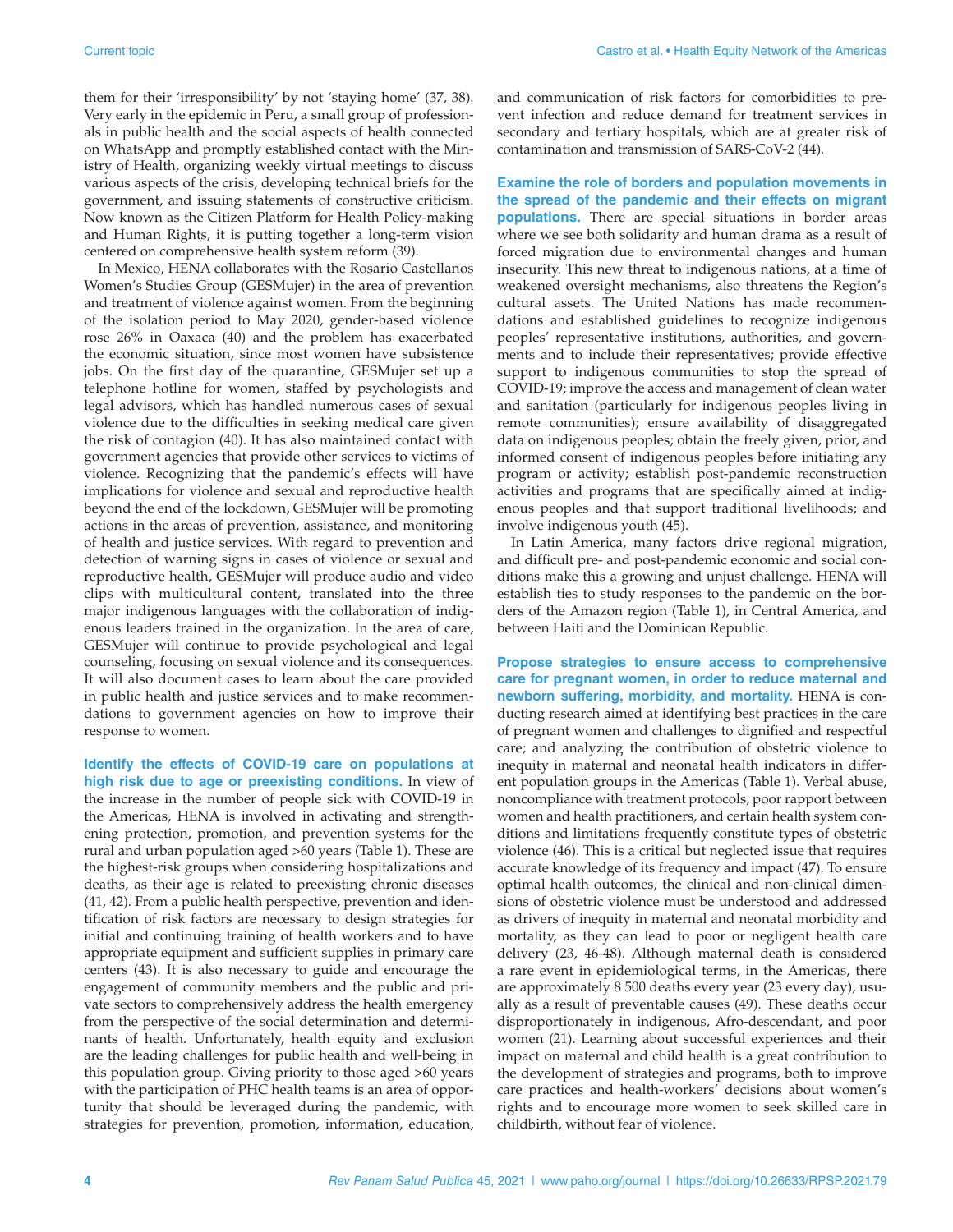**Analyze violations of human rights and the right to health of historically marginalized populations, including street dwellers and other communities that depend on public spaces and the street for survival.** For HENA, it is a priority to elevate the experiences and voices of historically marginalized and socially excluded communities that survive in the midst of extreme poverty, government neglect, and barriers that block access to the right to health at multiple levels (Table 1). The street community includes street dwellers, sex workers, and street vendors who depend on the daily "hustle" to survive. This line of action is informed by the principles and praxis of participatory action research, which we understand as a philosophy of life rather than a research methodology (50). This philosophy recalls the essence of people power and fixes the Network's analytical gaze on the streets, which we understand as a cemetery of extreme poverty, where people die every day from police violence, health system negligence, and stigmatization that criminalizes the bodies of poverty. We want to accentuate the political space of the street as a key sociospatial hub for our participatory action research agenda. Millions of people in the Americas take to the streets, surviving in the exclusion and violence of informal work. During the pandemic, the death of Alejandra (**I)** *Monocuco*," an Afrodescendant trans woman and sex worker living with HIV in Bogotá, is a tragic example of state violence that happens every day in the Americas (51). Alejandra died 40 minutes after she was abandoned by the ambulance her friends had called in response to a health emergency she was having. Like so many people who survive in the midst of extreme poverty and structural and police violence, Alejandra was one of the millions of people in the Americas who take to the streets to fight for their lives. This historic moment is an opportunity to catalyze institutional changes that will ensure at least a decent life for these communities.

#### **Joining forces**

HENA maintains partnerships with academic and nongovernmental entities, scientific societies, and international organizations, such as the University of Costa Rica; Collaborative Group for Health Equity at Tulane University; Rosario Castellanos Women's Studies Group; Cayetano Heredia Peruvian University; Oswaldo Cruz Foundation; Pedro Kourí Institute of Tropical Medicine, University of California Los Angeles; *Investigación en Salud y Demografía* (INSAD, Mexico); National Academy of Medicine of Mexico; Pan American Health Organization; Association of Schools and Programs of Public Health; Latin American Alliance for Global Health (ALASAG); University College London's Institute of Health Equity; and the Robert Wood Johnson Foundation, in addition to multilateral agencies.

Networking among HENA's members facilitates socially engaged collaborative research with planned actions for social change aimed at promoting social inclusion, health equity, and human rights in the Americas. The bonds that HENA forms with other institutions make it possible to develop plans for initial and refresher training of human resources for health and to monitor and evaluate interventions aimed at achieving health equity.

**Authors' contributions.** All the authors conceived the manuscript and contributed to the writing, review, and approval of the final version.

**Conflict of interests.** None declared.

**Funding.** None declared.

**Disclaimer.** Authors hold sole responsibility for the views expressed in the manuscript, which may not necessarily reflect the opinion or policy of the *RPSP/PAJPH* and/or PAHO.

#### **REFERENCES**

- 1. Rodriguez MA, Marmot MG, Salgado de Snyder VN, Galvao LAC, Avellaneda X, Saenz M R, et al. The Transformative Potential of Strategic Partnerships to Form a Health Equity Network of the Americas. Ethn Dis. 2019;29(Suppl 1):153-8.
- 2. Almeida-Filho N. A problemática teórica da determinação social da saude (nota breve sobre desigualdades em saude como objeto de conhecimento). Saude em Debate. 2009;33(83):349-70.
- 3. Pan American Health Organization. Just Societies: Health Equity and Dignified Lives. Report of the Commission of the Pan American Health Organization on Equity and Health Inequalities in the Americas. Washington, DC: Pan American Health Organization; 2019. Available at: <https://iris.paho.org/handle/10665.2/51571>.
- 4. Marmot M. Social determinants of health inequalities. Lancet. 2005;365(9464):1099-104.
- 5. Plough AL, editor. Advancing Health and Well-Being: Using Evidence and Collaboration to Achieve Health Equity. New York: Oxford University Press; 2018.
- 6. World Health Organization, Government of South Australia. Adelaide Statement on Health in All Policies. Adelaide: World Health Organization and Government of South Australia; 2010. Available at: [https://www.who.int/social\\_determinants/hiap\\_statement\\_](https://www.who.int/social_determinants/hiap_statement_who_sa_final.pdf) [who\\_sa\\_final.pdf](https://www.who.int/social_determinants/hiap_statement_who_sa_final.pdf).
- 7. Whitmee S, Haines A, Beyrer C, Boltz F, Capon AG, de Souza Dias BF, et al. Safeguarding human health in the Anthropocene epoch: report of The Rockefeller Foundation-Lancet Commission on planetary health. Lancet. 2015;386(10007):1973-2028.
- 8. United Nations. Resolution A/RES/70/1: Transforming our world: the 2030 Agenda for Sustainable Development. New York: United Nations; 2015. Available at:<https://undocs.org/A/RES/70/1>.
- 9. United Nations. 2030 Agenda for Sustainable Development. New York: United Nations; 2015. Available at: [https://www.un.org/](https://www.un.org/sustainabledevelopment/en/) [sustainabledevelopment/en/](https://www.un.org/sustainabledevelopment/en/).
- 10. Whitehead M. The concepts and principles of equity and health. Int J Health Serv. 1992;22(3):429-45.
- 11. Braveman P. Health disparities and health equity: concepts and measurement. Annu Rev Public Health. 2006;27:167-94.
- 12. Castro A. Health and inequality. In: Callan H, editor. The International Encyclopedia of Anthropology. Hoboken, NJ: Wiley-Blackwell; 2018.
- 13. Krieger N. A critical research agenda for social justice and public health: an ecosocial proposal. In: B L, editor. Social Injustice and Public Health, 3rd edition. New York: Oxford University Press; 2019.
- 14. Amuasi JH, Lucas T, Horton R, Winkler AS. Reconnecting for our future: The Lancet One Health Commission. Lancet. 2020;395(10235):1469-71.
- 15. Dmytraczenko T, Almeida G, editors. Toward Universal Health Coverage and Equity in Latin America and the Caribbean. Evidence from Selected Countries. Washington, DC: The World Bank; 2015.
- 16. Etienne CF. Equity in health systems. Rev Panam Salud Publ. 2013;33(2):79-80.
- 17. Cardona D, Acosta LD, Bertone CL. Inequidades en salud entre países de Latinoamérica y el Caribe (2005-2010) [Inequities in health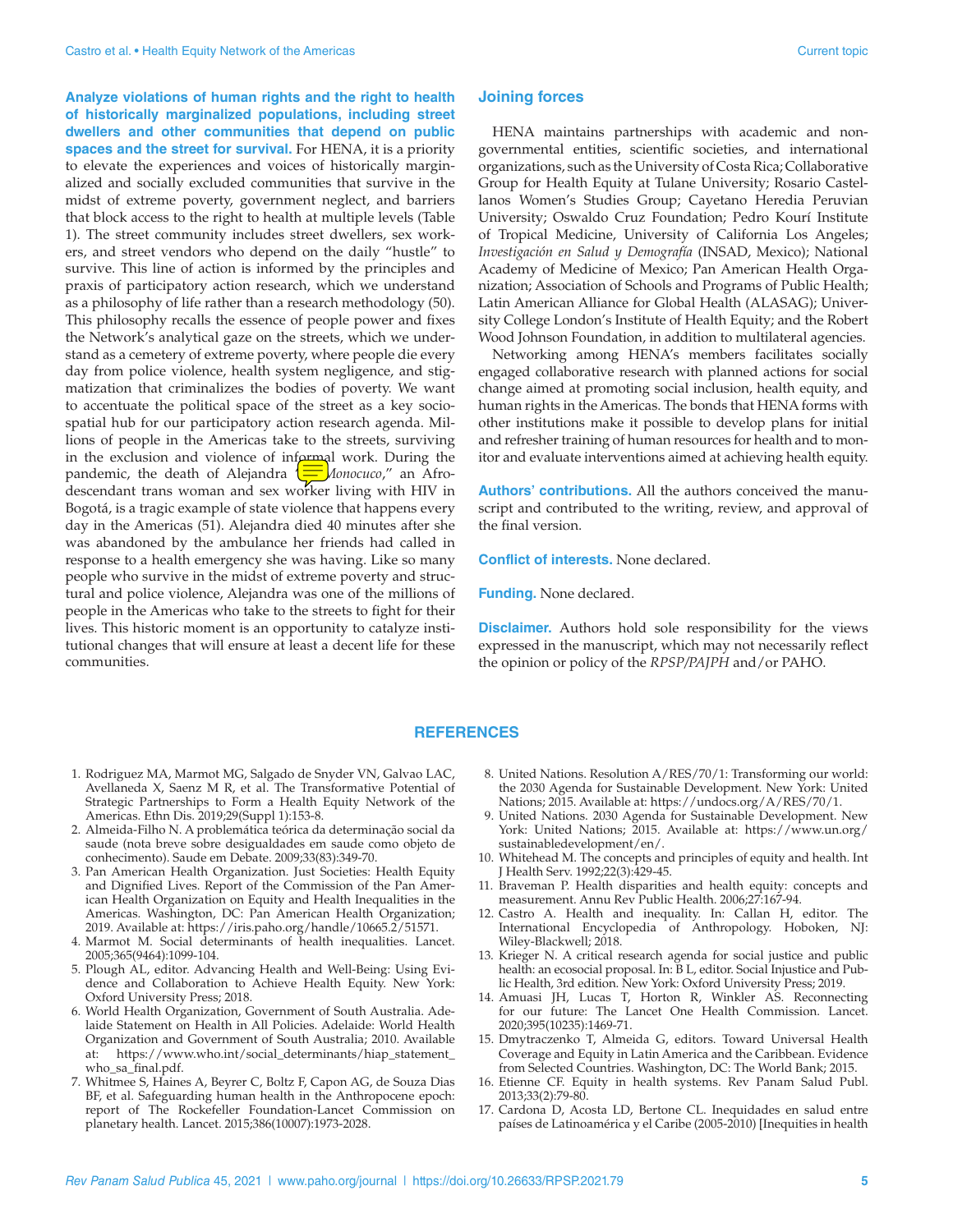among Latin American and Caribbean countries (2005-2010)]. Gaceta sanitaria. 2013;27(4):292-7.

- 18. de Andrade LO, Pellegrini Filho A, Solar O, Rigoli F, de Salazar LM, Serrate PC, et al. Social determinants of health, universal health coverage, and sustainable development: case studies from Latin American countries. Lancet. 2015;385(9975):1343-51.
- 19. Cotlear D, Gómez-Dantés O, Knaul F, Atun R, Barreto ICHC, Cetrángolo O, et al. Overcoming social segregation in health care in Latin America. Lancet. 2015;385(9974):1248-59.
- 20. Barros AJ, Victora CG. Measuring coverage in MNCH: determining and interpreting inequalities in coverage of maternal, newborn, and child health interventions. Plos Med. 2013;10(5):e1001390.
- 21. UNICEF and Tulane University. Health Equity Report 2016: analysis of reproductive, maternal, newborn, child and adolescent health inequities in Latin America and the Caribbean to inform policy making; 2016.
- 22. Diez Roux AV, Slesinski SC, Alazraqui M, Caiaffa WT, Frenz P, Jordan Fuchs R, et al. A Novel International Partnership for Actionable Evidence on Urban Health in Latin America: LAC-Urban Health and SALURBAL. Glob Chall. 2019;3(4):1800013.
- 23. Castro A, Savage V, Kaufman H. Assessing equitable care for Indigenous and Afrodescendant women in Latin America. Rev Panam Salud Publica. 2015;38(2):96-109.
- 24. Mas Bermejo P, Vidal Ledo MJ, Baldoquín Rodríguez W, Seuc Jo AH, Guinovart Díaz R, Noriega Bravo V. Lucha anti epidémica en la COVID-19 en Cuba. Organización de la investigación epidemiológica. Información para Directivos de la Salud. 2020;32.
- 25. Anderson RM, Heesterbeek H, Klinkenberg D, Hollingsworth TD. How will country-based mitigation measures influence the course of the COVID-19 epidemic? Lancet. 2020;395(10228):931-4.
- 26. Gomez L. Covid-19: Fiocruz lança ações de apoio a populações vulneráveis. Rio de Janeiro: FIOCRUZ; 2020. Available at: [https://portal.fiocruz.br/noticia/covid-19-fiocruz-lanca-acoes](https://portal.fiocruz.br/noticia/covid-19-fiocruz-lanca-acoes-de-apoio-populacoes-vulneraveis)[de-apoio-populacoes-vulneraveis](https://portal.fiocruz.br/noticia/covid-19-fiocruz-lanca-acoes-de-apoio-populacoes-vulneraveis).
- 27. Castro A. Challenges posed by the COVID-19 pandemic in the health of women, children, and adolescents in Latin America and the Caribbean. UNDO LAC C19 PDS No. 19. New York: United Nations Development Program; 2020. Available at: [https://](https://www.latinamerica.undp.org/content/rblac/en/home/library/crisis_prevention_and_recovery/desafios-de-la-pandemia-de-covid-19-en-la-salud-de-la-mujer-de-html) [www.latinamerica.undp.org/content/rblac/en/home/library/](https://www.latinamerica.undp.org/content/rblac/en/home/library/crisis_prevention_and_recovery/desafios-de-la-pandemia-de-covid-19-en-la-salud-de-la-mujer-de-html) [crisis\\_prevention\\_and\\_recovery/desafios-de-la-pandemia-de](https://www.latinamerica.undp.org/content/rblac/en/home/library/crisis_prevention_and_recovery/desafios-de-la-pandemia-de-covid-19-en-la-salud-de-la-mujer-de-html)[covid-19-en-la-salud-de-la-mujer-de-html.](https://www.latinamerica.undp.org/content/rblac/en/home/library/crisis_prevention_and_recovery/desafios-de-la-pandemia-de-covid-19-en-la-salud-de-la-mujer-de-html)
- 28. Economic Commission for Latin America and the Caribbean. The 2030 Agenda for Sustainable Development in the new global and regional context: scenarios and projections in the current crisis. Santiago: ECLAC; 2020. Available at: [https://www.cepal.org/sites/](https://www.cepal.org/sites/default/files/publication/files/45338/S2000207_en.pdf) [default/files/publication/files/45338/S2000207\\_en.pdf](https://www.cepal.org/sites/default/files/publication/files/45338/S2000207_en.pdf).
- 29. Pan American Health Organization. Healh in the Americas. Washington DC: Pan American Health Organization; 2017. Available at: <https://www.paho.org/salud-en-las-americas-2017/?%20lang=en>:
- 30. Inter-American Development BAnk. El impacto del COVID19 en las economías de la región. La pandemia de COVID-19 en Centroamérica, Haití, México, Panamá y República Dominicana. Washington, DC.: IDB; 2020.
- 31. FAO, ECLAC. Analysis and responses of Latin America and the Caribbean to the effects of COVID-19 on food systems, No. 2. Santiago: FAO; 2020. Available at: [https://www.cepal.org/sites/](https://www.cepal.org/sites/default/files/publication/files/45526/ca8872_en.pdf) [default/files/publication/files/45526/ca8872\\_en.pdf.](https://www.cepal.org/sites/default/files/publication/files/45526/ca8872_en.pdf)
- 32. United Nations. Es vital que la respuesta de los países de América al coronavirus incluya tratar las enfermedades crónicas. UN News, 26 May 2020. Available at: [https://news.un.org/es/story/](https://news.un.org/es/story/2020/05/1474992) [2020/05/1474992.](https://news.un.org/es/story/2020/05/1474992)
- 33. Pontes AL, Alarcon DF, Kaingang JD, Santos RV. Vulnerabilidades, impactos e o enfrentamento ao Covid-19 no contexto dos povos indígenas: reflexões para a ação. Rio de Janeiro: FIOCRUZ; 2020. Available at: <https://bit.ly/38FxtZD>.
- 34. Fondo para el Desarrollo de los Pueblos Indígenas de América Latina y El Caribe. Los Pueblos Indígenas ante la pandemia del COVID-19. Primer Informe Regional. La Paz: FILAC; 2020. Available at:<https://indigenascovid19.red/archivos/13326>.
- 35. Romo R. Latinoamérica responde al coronavirus: los países que han fallado (y acertado) en su respuesta al covid-19. CNN en Español, 29 May 2020. Available at: [https://cnnespanol.cnn.com/2020/05/29/](https://cnnespanol.cnn.com/2020/05/29/latinoamerica-responde-al-coronavirus-lospaises-que-han-fallado-y-acertado-en-su-respuesta-al-covid-19/) [latinoamerica-responde-al-coronavirus-lospaises-que-han](https://cnnespanol.cnn.com/2020/05/29/latinoamerica-responde-al-coronavirus-lospaises-que-han-fallado-y-acertado-en-su-respuesta-al-covid-19/)[fallado-y-acertado-en-su-respuesta-al-covid-19/](https://cnnespanol.cnn.com/2020/05/29/latinoamerica-responde-al-coronavirus-lospaises-que-han-fallado-y-acertado-en-su-respuesta-al-covid-19/).
- 36. Economic Commission for Latin America and the Caribbean. Sectors and businesses facing COVID-19: emergency and reactivation. Santiago: ECLAC; 2020. Available at: [https://www.cepal.org/](https://www.cepal.org/sites/default/files/publication/files/45736/S2000437_en.pdf) [sites/default/files/publication/files/45736/S2000437\\_en.pdf](https://www.cepal.org/sites/default/files/publication/files/45736/S2000437_en.pdf).
- 37. Benavente L. Por qué el Perú es el país con más casos por millón de covid-19 en América Latina. RPP Noticias, 18 May 2020. Available at: [https://rpp.pe/peru/actualidad/por-que-peru-es-el-pais-con-mas](https://rpp.pe/peru/actualidad/por-que-peru-es-el-pais-con-mas-casos-por-millon-de-covid-19-en-america-latina-noticia-1266444)[casos-por-millon-de-covid-19-en-america-latina-noticia-1266444.](https://rpp.pe/peru/actualidad/por-que-peru-es-el-pais-con-mas-casos-por-millon-de-covid-19-en-america-latina-noticia-1266444)
- 38. La Torre A, Ghezzi P, Segura A. ¿Qué hacemos cuando el martillo no chanca? La República, 19 April 2020. Available at: [https://](https://larepublica.pe/sociedad/2020/04/19/coronavirus-en-peru-que-hacemos-cuando-el-martillo-no-chanca-la-curva-del-covid-19) [larepublica.pe/sociedad/2020/04/19/coronavirus-en-peru-que](https://larepublica.pe/sociedad/2020/04/19/coronavirus-en-peru-que-hacemos-cuando-el-martillo-no-chanca-la-curva-del-covid-19)[hacemos-cuando-el-martillo-no-chanca-la-curva-del-covid-19](https://larepublica.pe/sociedad/2020/04/19/coronavirus-en-peru-que-hacemos-cuando-el-martillo-no-chanca-la-curva-del-covid-19)/.
- 39. Ciriaco M. Una plataforma para defender el derecho a la salud de los peruanos. Salud con Lupa, 9 July 2020. Available at: [https://](https://saludconlupa.com/entrevistas/una-plataforma-para-defenderel-derecho-la-salud-de-los-peruanos/) [saludconlupa.com/entrevistas/una-plataforma-para-defenderel](https://saludconlupa.com/entrevistas/una-plataforma-para-defenderel-derecho-la-salud-de-los-peruanos/)[derecho-la-salud-de-los-peruanos/](https://saludconlupa.com/entrevistas/una-plataforma-para-defenderel-derecho-la-salud-de-los-peruanos/).
- 40. GESMujer. Grupo de estudios sobre la mujer Rosario Castellanos. Available at: [https://www.gesmujer.org/web/.2020.](https://www.gesmujer.org/web/.2020)
- 41. Pueyo T. Coronavirus: The Hammer and the Dance: What the Next 18 Months Can Look Like. Medium, 19 March 2020. Available at: [https://medium.com/@tomaspueyo/coronavirus-the](https://medium.com/@tomaspueyo/coronavirus-the-hammerand-the-dance-be9337092b56)[hammerand-the-dance-be9337092b56.](https://medium.com/@tomaspueyo/coronavirus-the-hammerand-the-dance-be9337092b56)
- 42. World Health Organization. Joint Mission. Report of the WHO-China Joint Mission on Coronavirus Disease 2019 (COVID19). Geneva: World Health Organization; 2020. Available at: [https://](https://www.who.int/docs/default-source/coronaviruse/who-china-joint-mission-on-covid-19-final-report.pdf) [www.who.int/docs/default-source/coronaviruse/who-china](https://www.who.int/docs/default-source/coronaviruse/who-china-joint-mission-on-covid-19-final-report.pdf)[joint-mission-on-covid-19-final-report.pdf](https://www.who.int/docs/default-source/coronaviruse/who-china-joint-mission-on-covid-19-final-report.pdf).
- 43. Ferguson NM, Laydon D, Nedjati-Gilani G, Imai N, Ainslie K, Baguelin M, et al. Report 9: Impact of non-pharmaceutical interventions (NPIs) to reduce COVID-19 mortality and healthcare demand. Imperial College London, 16 March 2020. Available at: [https://www.imperial.ac.uk/media/imperial-college/medicine/](https://www.imperial.ac.uk/media/imperial-college/medicine/sph/ide/gida-fellowships/Imperial-College-COVID19-NPI-modelling-16-03-2020.pdf) [sph/ide/gida-fellowships/Imperial-College-COVID19-NPI](https://www.imperial.ac.uk/media/imperial-college/medicine/sph/ide/gida-fellowships/Imperial-College-COVID19-NPI-modelling-16-03-2020.pdf)[modelling-16-03-2020.pdf](https://www.imperial.ac.uk/media/imperial-college/medicine/sph/ide/gida-fellowships/Imperial-College-COVID19-NPI-modelling-16-03-2020.pdf).
- 44. Ye G, Lin H, Chen S, Wang S, Zeng Z, Wang W, et al. Environmental contamination of SARS-CoV-2 in healthcare premises. J Infect. 2020;81(2):e1-e5.
- 45. United Nations. The Impact of COVID-19 on Indigenous Peoples. New York: United Nations; 2020. Available at: [https://bit.ly/2ZXCbOe.](https://bit.ly/2ZXCbOe)
- 46. Castro A, Savage V. Obstetric Violence as Reproductive Governance in the Dominican Republic. Med Anthropol. 2019;38(2):123-36.
- 47. Castro A. Witnessing Obstetric Violence during Fieldwork: Notes from Latin America. Health Hum Rights. 2019;21(1):103-11.
- 48. Savage V, Castro A. Measuring mistreatment of women during childbirth: a review of terminology and methodological approaches. Reprod Health. 2017;14(1):138.
- 49. WHO, UNICEF, UNFPA, World Bank, United Nations Population Division. Trends in Maternal Mortality: 2000 to 2017. Geneva: World Health Organization; 2019. Available at: [https://www.who.int/](https://www.who.int/reproductivehealth/publications/maternal-mortality-2000-2017/en/) [reproductivehealth/publications/maternal-mortality-2000-2017/en/](https://www.who.int/reproductivehealth/publications/maternal-mortality-2000-2017/en/).
- 50. Fals Borda O, Anisur Rahman M. Action and Knowledge: Breaking the Monopoly with Participatory Action Research. New York: Apex Press; 1991.
- 51. ¡Queremos la verdad! #JusticiaParaAlejandra. El Espectador, 6 June 2020. Available at: [https://www.elespectador.com/noticias/](https://www.elespectador.com/noticias/nacional/muerte-de-alejandra-monocuco/) [nacional/muerte-de-alejandra-monocuco/.](https://www.elespectador.com/noticias/nacional/muerte-de-alejandra-monocuco/)

Manuscript received on 18 August 2020. Accepted for publication, after review, on 15 September 2020.